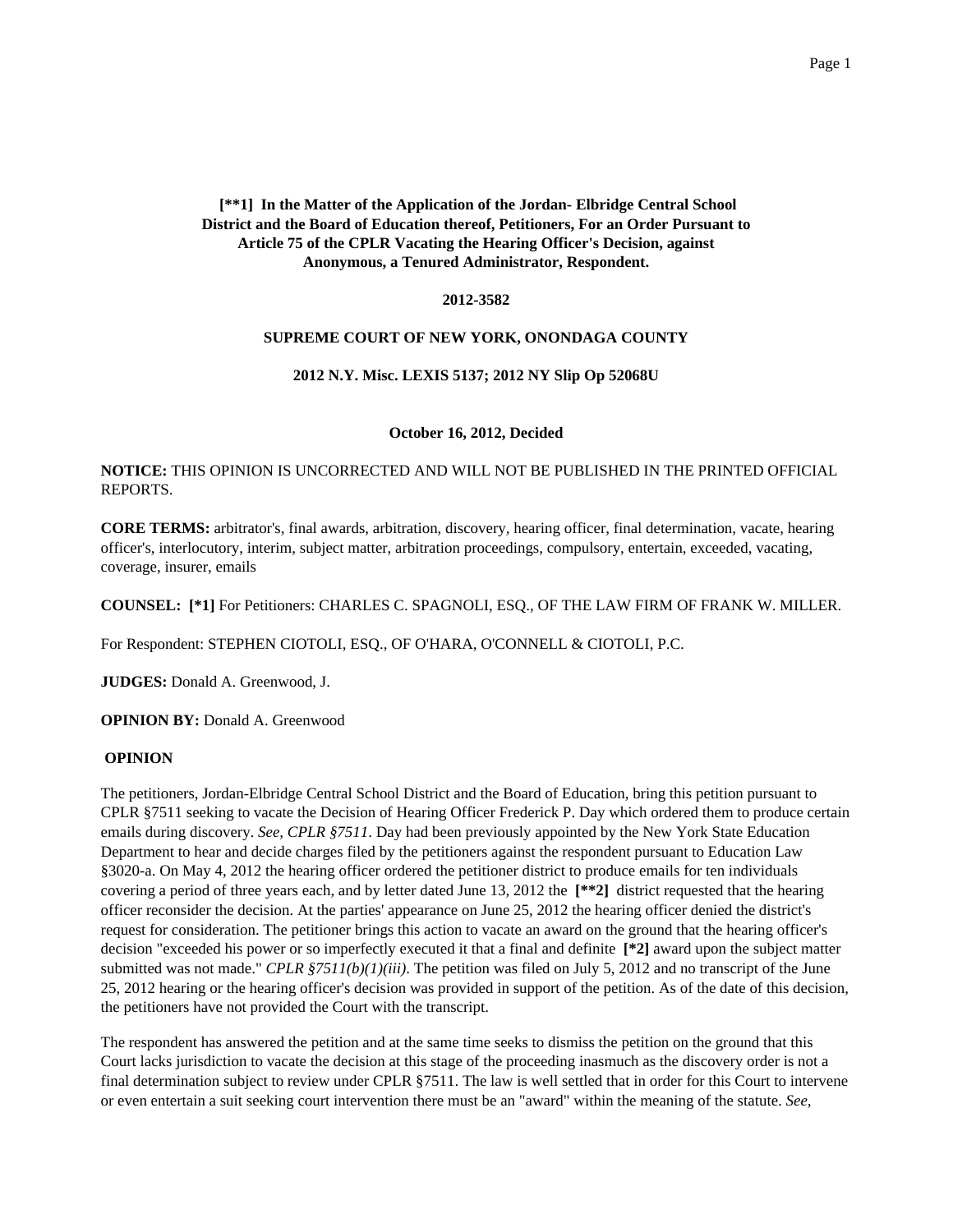*Mobil Oil Indonesia, Inc. v. Asamera Oil*, 43 NY2d 276, 372 N.E.2d 21, 401 N.Y.S.2d 186 (1977). The Court of Appeals, in addressing a decision made in the context of a request for discovery, has held that before the" awards' of arbitrators which are subject to judicial examination under the statute - only to a very limited extent - are the final determinations made at the conclusion of the arbitration proceedings. Generally **[\*3]** the award is the arbitrator's decision and final determination upon the matters submitted." *Id*. The Fourth Department recently addressed this issue in the context of respondent's motion for summary judgment dismissal of eleven of sixteen pending charges in an Education Law §3020-a hearing. *See, Geneva City School District v. Anonymous*, 77 AD3d 1365, 908 N.Y.S.2d 506 (4th Dept. 2010). The Court held that the hearing officer's granting of the motion constituted an "interim award." *See, id*.

The respondent correctly argues here that a decision on a discovery issue during the ongoing proceeding is an interlocutory order which involves only a limited procedural question and in no way constitutes a final determination made at the conclusion of the arbitration proceedings. *See, Mobil Oil, supra*; *see also, Geneva City School District, supra*. There is therefore no authority for judicial intervention at this juncture. *See, Geneva City School District, supra, citing, Town of Southampton v. Patrolman's Benevolent Association of Southampton Town, Inc*., 8 AD3d 580, 778 N.Y.S.2d 698 (2d Dept. 2004).

The petitioners' reliance upon *Board of Education of Westmoreland Central School District v. Westmoreland Teacher's Association*, is misplaced. **[\*4]** *See, Board of Education of Westmoreland Central School District v. Westmoreland Teacher's Association* 58 AD2d 228, 397 N.Y.S.2d 474 (4th Dept. 1977). In that case the arbitrator had rendered a final and conclusive decision on the ultimate subject matter of the arbitration, but had maintained continuing jurisdiction over a future school year. *See, id*. The Fourth Department ruled that the entire matter submitted to the arbitrator was final and it was appropriate for the hearing officer to continue jurisdiction.<sup>1</sup>

1 This Court specifically rejects the analysis in the unreported case of *Jordan-Elbridge Central School District v. Anonymous, A Tenured Teacher* (RJI 33-11-0136) dated 2/16/11, as advocated by petitioners where the court ruled that a discovery determination of a hearing officer was final for purposes of an Article 75 review. *See, Mobil Oil, supra*.

The petitioners, in ignoring the requirement that an arbitrator's award be a final **[\*\*3]** determination upon the matter submitted, urges this Court to review the arbitrator's interim discovery decision here.<sup>2</sup> However, in the case relied upon by the petitioners, the Court of Appeals has not held that review of an interim decision is proper. *See, Mount St. Mary's Hospital of Niagara Falls v. Catherwood*, 26 NY2d 493, 260 N.E.2d 508, 311 N.Y.S.2d 863 (1970). **[\*5]** Nor does its progeny; instead, all of the subsequent Court of Appeals cases concern final awards by arbitrators.3 Similarly, the Fourth Department in applying *Mount St. Mary's, supra*. has also done so only in the context of final awards.4 The petitioners are correct that they may ultimately be entitled to a review of the arbitrator's final award that is "to be measured according to whether [it is] rational or arbitrary **[\*\*4]** and capricious in accordance with the principals articulated in *Mount St. Mary's Hospital, supra*. *See, City of Buffalo v. Rinaldo*, 41 NY2d 764, 364 N.E.2d 817, 396 N.Y.S.2d 152 (1997). However, the petitioners are not entitled to such relief prior to a final determination and award." The state favors and encourages arbitration as a means of conserving the time and resources of the court and the contracting parties' (citations omitted) and for the court to entertain review of intermediary arbitration decisions involving procedure or any other interlocutory matter would disjoint and unduly delay the proceedings thereby thwarting the very purpose of conservation. Not only the limitations of the statute but policy considerations as well dictate that the courts refrain from entertaining such interlocutory **[\*6]** determinations made by arbitrators." *Mobil Oil, supra*.